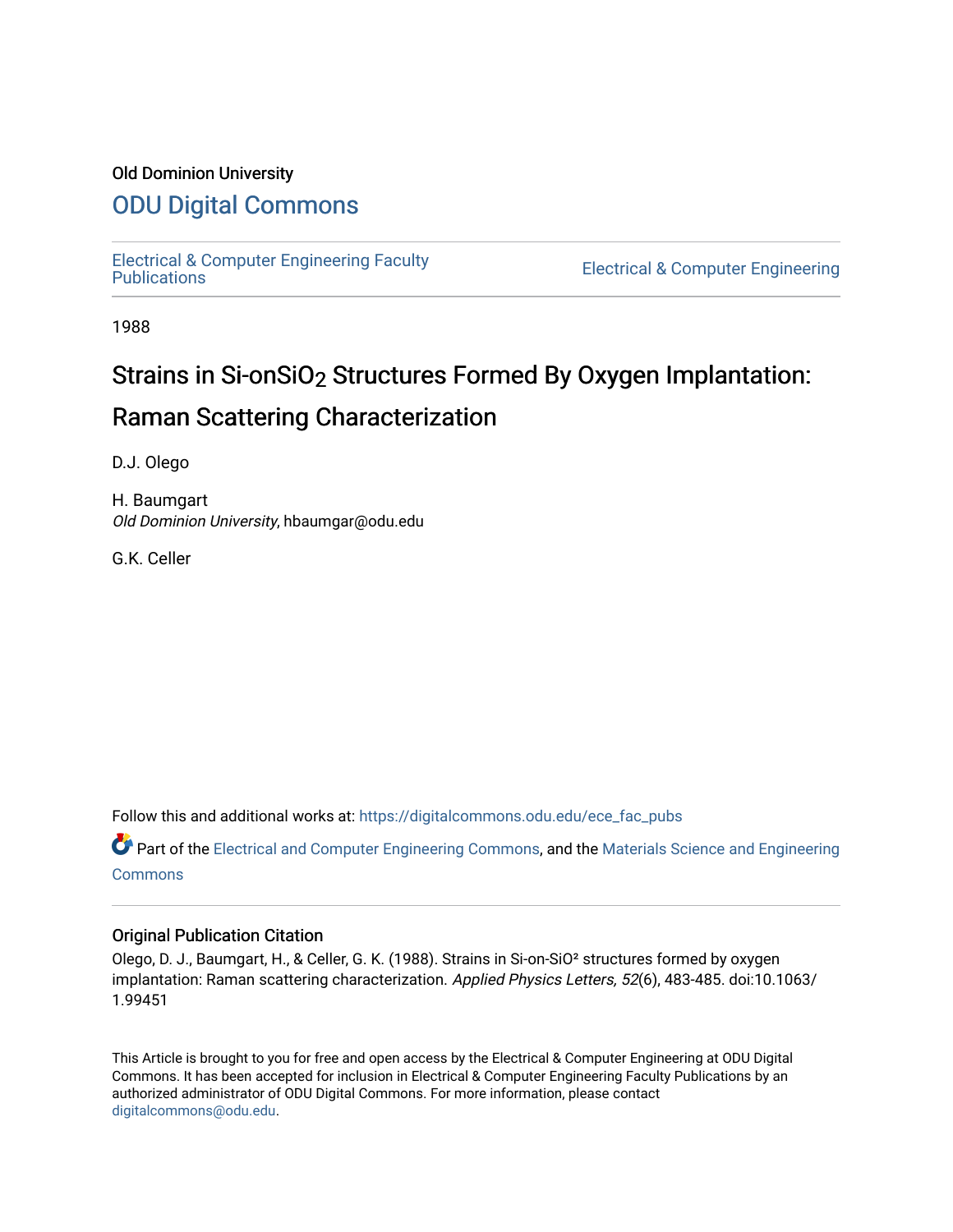# **Strains in Si-on-SiO<sup>2</sup> structures formed by oxygen implantation: Raman scattering characterization**

Cite as: Appl. Phys. Lett. **52**, 483 (1988); <https://doi.org/10.1063/1.99451> Submitted: 22 October 1987 . Accepted: 02 December 1987 . Published Online: 04 August 1998

[D. J. Olego](https://aip.scitation.org/author/Olego%2C+D+J), [H. Baumgart](https://aip.scitation.org/author/Baumgart%2C+H), and [G. K. Celler](https://aip.scitation.org/author/Celler%2C+G+K)

#### **ARTICLES YOU MAY BE INTERESTED IN**

[Stress measurements in silicon devices through Raman spectroscopy: Bridging the gap](https://aip.scitation.org/doi/10.1063/1.361485) [between theory and experiment](https://aip.scitation.org/doi/10.1063/1.361485) Journal of Applied Physics **79**, 7148 (1996); <https://doi.org/10.1063/1.361485>

[SiGe-free strained Si on insulator by wafer bonding and layer transfer](https://aip.scitation.org/doi/10.1063/1.1581371) Applied Physics Letters **82**, 4256 (2003); <https://doi.org/10.1063/1.1581371>

The relative Raman cross sections of vitreous SiO<sub>2</sub>, GeO<sub>2</sub>, B<sub>2</sub>O<sub>3</sub>, and P<sub>2</sub>O<sub>5</sub> Applied Physics Letters **32**, 34 (1978); <https://doi.org/10.1063/1.89823>





Appl. Phys. Lett. **52**, 483 (1988); <https://doi.org/10.1063/1.99451> **52**, 483 © 1988 American Institute of Physics.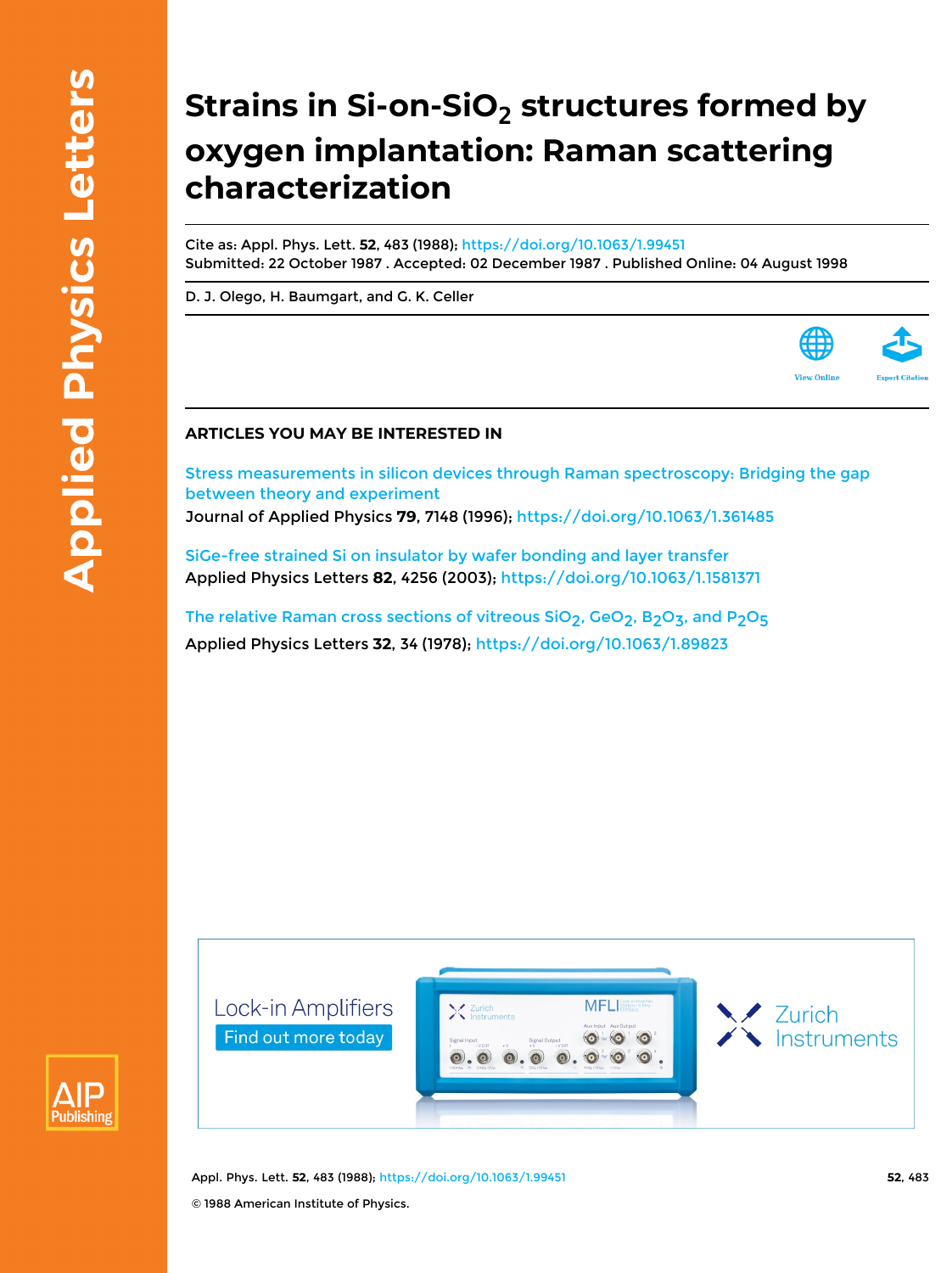### **Strains In Si <sup>m</sup> on .. Si02 structures formed by oxygen implantation: Raman scattering characterization**

D. J. Olego and H. Baumgart<sup>a)</sup>

*Philips Laboratories, North American Philips Corporation, BriarcliflManor, New York 10510* 

G. K. Ceiler

 $AT&T$  Bell Laboratories, Murray Hill, New Jersey 07974

(Received 22 October 1987; accepted for publication 2 December 1987)

Low-temperature Raman scattering measurements were carried out to characterize Si-on-SiO<sub>2</sub> structures formed by oxygen implantation and subsequent furnace or lamp annealing. The experiments were conducted with 413.1 nm laser light to probe only the thin Si layers at the top of the structures. The Raman spectra of the furnace-annealed samples are red shifted and broadened when compared with a virgin Si surface. The shifts and broadenings decrease with increasing annealing temperatures but they are still present in samples annealed above 1250 °C for 3 h. No shifts or broadenings affect the Raman peaks of the layers, which were lamp annealed at 1405 "C for half an hour. The red shifts indicate that the recrystallized Si layers are under tensile strains, whose origin is attributed to oxide precipitates. Quantitative estimates of the strains and associated stresses are obtained from the measured Raman shifts.

Great efforts are being devoted to the development of silicon-on-insulator (SOl) technologies for high-speed and radiation-hardened devices. Among the potential technologies, the process of creating a buried insulator by ion implantation into the Si wafer is attracting considerable attention because of the promising device results obtained so far. Typical structures consist of a 5i substrate, a 200-400-nm-thick buried insulator under a l00-300-nm-thick Si layer at the top. The direct synthesis of a buried  $SiO<sub>2</sub>$  layer by the implantation process is known by the acronym SIMOX (for separation by implanted oxygen).<sup>1</sup> Implantation of N to form  $Si_3 N_4$  has also been studied.<sup>2</sup> In these methods a dose of ions, usually in excess of  $1 \times 10^{18}$  cm  $^{-2}$  and with energies in the range of 100-200 keY, is implanted deep into the Si wafer, which is kept during the implantation at a temperature above 450°C to minimize damage in the bombarded Si layer. After implantation a thermal treatment above  $1100 °C$ is required to improve the stoichiometry of the buried insulator, to sharpen the interfaces between the insulator and the Si below and above it, and to fully restore the crystallinity of the top 5i layer. Conventional furnace annealing and a novel approach utilizing high-intensity lamps for radiant heating have been investigated.<sup>3</sup>

Characterization of the properties and quality of the top Si layer above the buried insulator becomes important, because the active devices are fabricated in it. Many diagnostic techniques, such as transmission electron microscopy (TEM), Rutherford backscattering (RES), secondary ion mass spectrometry (SIMS), and x-ray photoelectron spectroscopy (XPS), have yielded important information about structural and chemical characteristics of the top Si films, and elucidated the relationship between the film properties and the thermal history of the sample.<sup>3,4</sup> Optical characterization techniques have been applied only recently to the

a) Present address: Philips Research Laboratories, P.O. Box 80000, 5600

The SIMOX samples were obtained by implanting 160 keV O  $+$  ions at a dose of  $1.8 \times 10^{18}$  cm<sup>-2</sup> into (100) surfaces of Si wafers, which were maintained at 560 °C during the implantation. Before annealing, the implanted surfaces were coated for protection purposes with a 550-nm-thick cap of SiO<sub>2</sub> deposited by low-pressure chemical vapor deposition. Conventional furnace heat treatments were then performed in a  $N<sub>2</sub>$  atmosphere for 3 h at temperatures covering the span between 1100 and 1300 °C in increments of 50°C. Structures were also annealed at 1405 °C for 30 min by using the special lamp arrangement described in Ref. 3. In this case the wafers were suspended between a bank of high-intensity lamps and a water cooled base with the back side of each sample heid at the melting temperature of Si (1412 °C) by means of a natural feedback based on the optical properties of Si. The implanted side of the wafers was then about 7 °C cooler because of the temperature gradient imposed by one-sided radiant heating. After the annealing procedures, selected samples were checked by TEM in order to gain insight into the evolution of the thickness  $d_{si}$  of the top Si layer and  $d_{siO_2}$  of the buried oxide. It was found that  $d_{\rm Si}$  is 184 nm for the as-implanted sample, 170 nm for the samples annealed at 1150 and 1200 °C, and 142.5 nm for the lamp-annealed surfaces. Conversely,  $d_{SiO}$  increases from 248 nm for the as-implanted sample to  $300$  nm for the sample annealed at  $1150$  °C, to

*lA,* Eindhoven, The Netherlands.

study of SIMOX,<sup>5,6</sup> in spite of the fact that they are nondestructive and provide fast analysis. In this letter we present a Raman scattering characterization of the top 8i layers of SIMOX samples. By a careful selection of the incoming laser wavelength, one can achieve the spatial resolution required to probe only the top layers of the structures. Under these conditions the Raman data can be related to the quality and intrinsic properties of the recrystallized layers. We have detected the presence of strains in the top Si films of SIMOX structures and followed them as a function of the annealing procedures. We present results for samples that have been annealed by the conventional furnace method and with the novel lamp furnace system.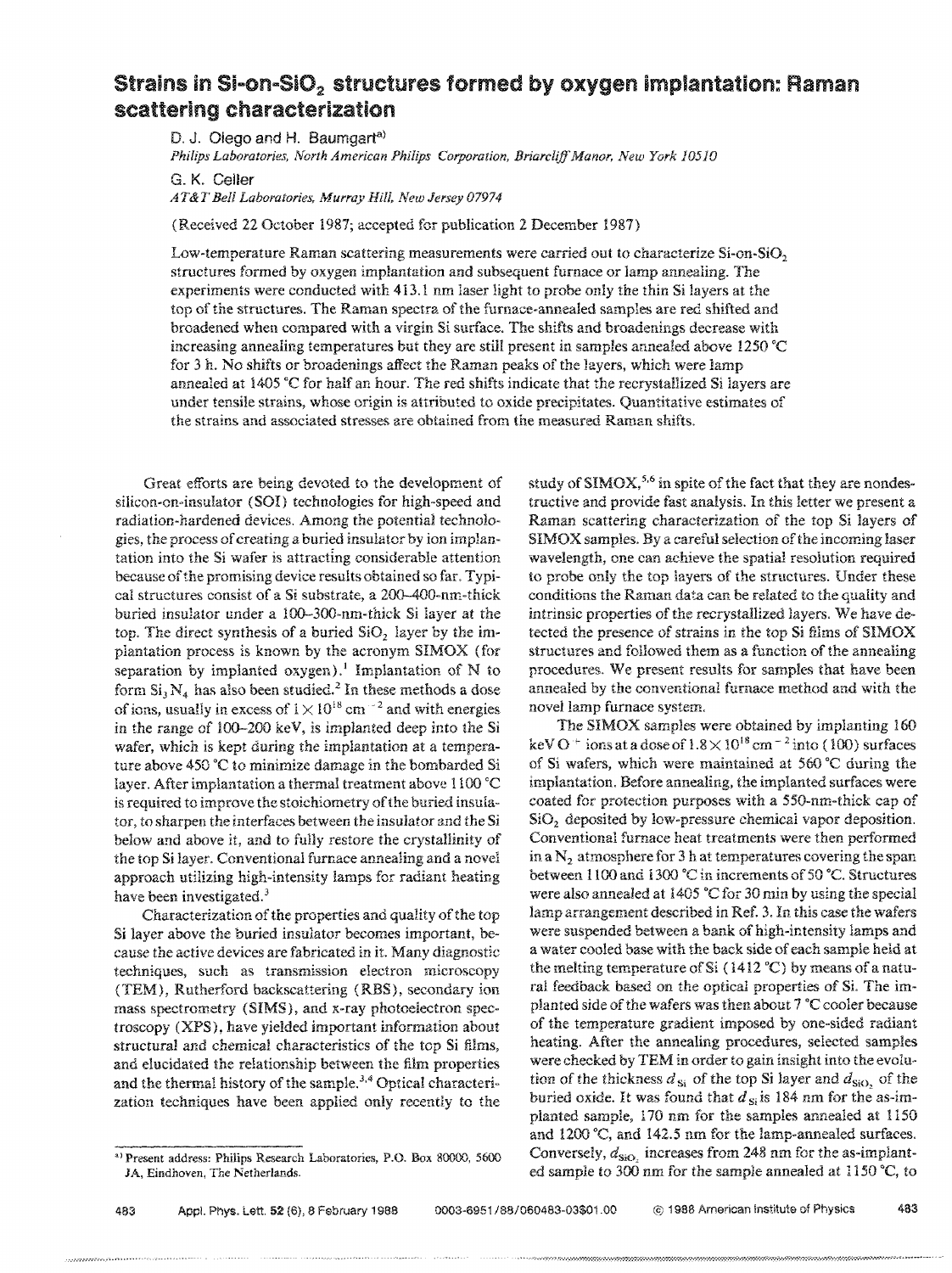330 nm for the 1200  $\degree$ C case, and finally to 365 nm for the lamp-annealed sample. The trends in thickness variations with annealing temperatures are in agreement with similar observations reported by others.<sup>3,4</sup> The structural properties of the Si layers also follow patterns established previously, The as-implanted Si surface is highly defective with a considerable amount of disorder, particularly in regions dose to the interface with the buried oxide, The annealed layers are crystalline, and the dominant defects are oxide precipitates and threading dislocations. The number of precipitates decreases with increasing annealing temperature, and they are almost nonexistent in the lamp-annealed sample. The dislocation density is on the order of  $3 \times 10^{9}$  cm<sup>-2</sup> for the 1150 °C annealed sample, This value decreases with annealing temperature, but reaches a saturation value of about  $3 \times 10^8$ cm<sup> $-2$ </sup> for samples annealed at or above 1250 °C.<sup>3</sup>

The Raman scattering measurements were performed in backscattering configuration with near ultraviolet incoming laser photons generated by a  $Kr^+$ -ion laser operating at 413,1 nm, These photons are absorbed within a skin depth of  $\approx$  150 nm,<sup>7</sup> which is comparable to  $d_{\rm S}$ . The Raman light originates only in the top Si layer, and therefore one can probe this part of the sample without interference from the underlying Si substrate or the buried SiO<sub>2</sub> layer. The Raman scattered light was analyzed in frequency with a doublemonochromator and detected with photon-counting electronics, The position of the Raman peaks was measured with an accuracy of  $\pm$  0.1 cm<sup>-1</sup> and the linewidths with a spectral resolution better than  $0.6$  cm<sup> $-1$ </sup>. To improve on the ability to establish frequency shifts and line broadenings, we performed the Raman experiments at a low temperature with the samples mounted in a cold finger of a closed cycle cryostat and kept at  $\approx$  12 K.

Figure 1 shows typical first-order Stokes-Raman spectra for several of the investigated SIMOX samples, including also for comparison data taken from a virgin (not implanted,



FIG. 1. First-order Raman spectra of the top Si layers of SIMOX structures for different annealing treatments, The temperature in the lamp-annealing case was 1045 °C. For comparison, data are included for an as-implanted (not annealed) and virgin Si surface (not implanted, not annealed),

not annealed) Si (100) surface. The spectra arise from scattering by long-wavelength transverse optical phonons.<sup>8</sup> For clarity, the Raman peaks have been displaced vertically with the horizontal solid lines representing the background levels in each case, The following experimental conclusions are apparent from the result in Fig. I: The position and linewidth of the Raman peak corresponding to the lampannealed sample are within the experimental uncertainties the same as those of the virgin Si surface, On the other extreme, the implanted and not-annealed sample shows a Raman band with a pronounced shift to lower frequencies (red shift) and a clear asymmetrical broadening compared to the reference Si surface, The low-frequency wing rises above the background level faster than the high-frequency one, The spectra of the furnace-annealed samples are also red shifted and broadened with respect to the virgin case, However, the red shifts and broadenings decrease with increasing annealing temperature  $T_A$ . Important to point out is the fact that these broadenings are symmetrical, as opposed to the asimplanted case. The measured peak positions  $\omega$  and linewidths  $\Gamma$  (corrected for instrumental widths), as well as the shifts  $\Delta\omega$  and broadenings  $\Delta\Gamma$  with respect to the control Si sample, are summarized in Table I for all the investigated samples. The values of  $\omega$  and  $\Gamma$  for the virgin Si surface are in excellent agreement with those reported in the literature.<sup>9</sup> We also scanned the spectral region at around  $480 \text{ cm}^{-1}$  to look for the typical Raman signal of amorphous Si. No scattering intensity readily identifiable as due to amorphous Si was observed at these frequencies in the Raman spectra of the SIMOX samples,

In what follows we discuss the results of Fig. 1, particularly the fact that the Raman lines of the annealed samples are symmetrical, but nevertheless red shifted, The symmetrical Raman line shapes confirm the crystalline nature of the top 8i layer, If a high degree of disorder were present in the network because of microcrystalline grains, then wave vector nonconservation will dominate the scattering process.<sup>8</sup> The Raman spectra would then be asymmetrically broadened, which is indeed the case for the as-implanted layer. Ruling out the effects of structural disorder in the Raman data of the annealed layers is important, because it excludes phonon confinement as the origin of the phonon shifts. $8,10$ We attribute  $\Delta \omega$  to the presence of strain in the crystalline layers, and we will show that the strains are of tensile nature.

TABLE 1. Measured parameters of the Raman lines at 12 K of SIMOX samples: peak positions  $\omega$ , linewidths  $\Gamma$ , and shifts  $\Delta\omega$  and broadcnings  $\Delta\Gamma$ with respect to the virgin sample. All these parameters are in units of  $cm^{-1}$ . Also included are the determined values of the strain  $\epsilon$  and stress X. The latter are in kbars.

| Sample                       | O)    | $\Delta\omega$ |     | ΔΓ  | F      | Х    |
|------------------------------|-------|----------------|-----|-----|--------|------|
| Virgin                       | 524.2 | o              | 1.3 | D   | o      | Ω    |
| As-implanted                 | 518.9 | $-5.3$         | 6.2 | 4.9 |        |      |
| 1100 °C furn. ann.           | 521.9 | $-2.3$         | 4.1 | 2.8 | 0.007  | 11.5 |
| $1150$ °C furn, ann.         | 522.3 | $-1.9$         | 37  | 2.4 | 0.005  | 83   |
| $1200$ °C furn, ann.         | 523.5 | $-0.7$         | 2.4 | 1.1 | 0.002  | 33   |
| $1250$ °C furn, ann.         | 523.8 | $-.0.4$        | 14  | 0.1 | 0.001  | 17   |
| $1300 \text{ °C}$ furn, ann. | 523.9 | $-0.3$         | 13  | Ω   | 0.0009 | 1 S  |
| 1405 °C lamp ann.            | 524.2 | 0              | 13  | 0   | o      | Ω    |